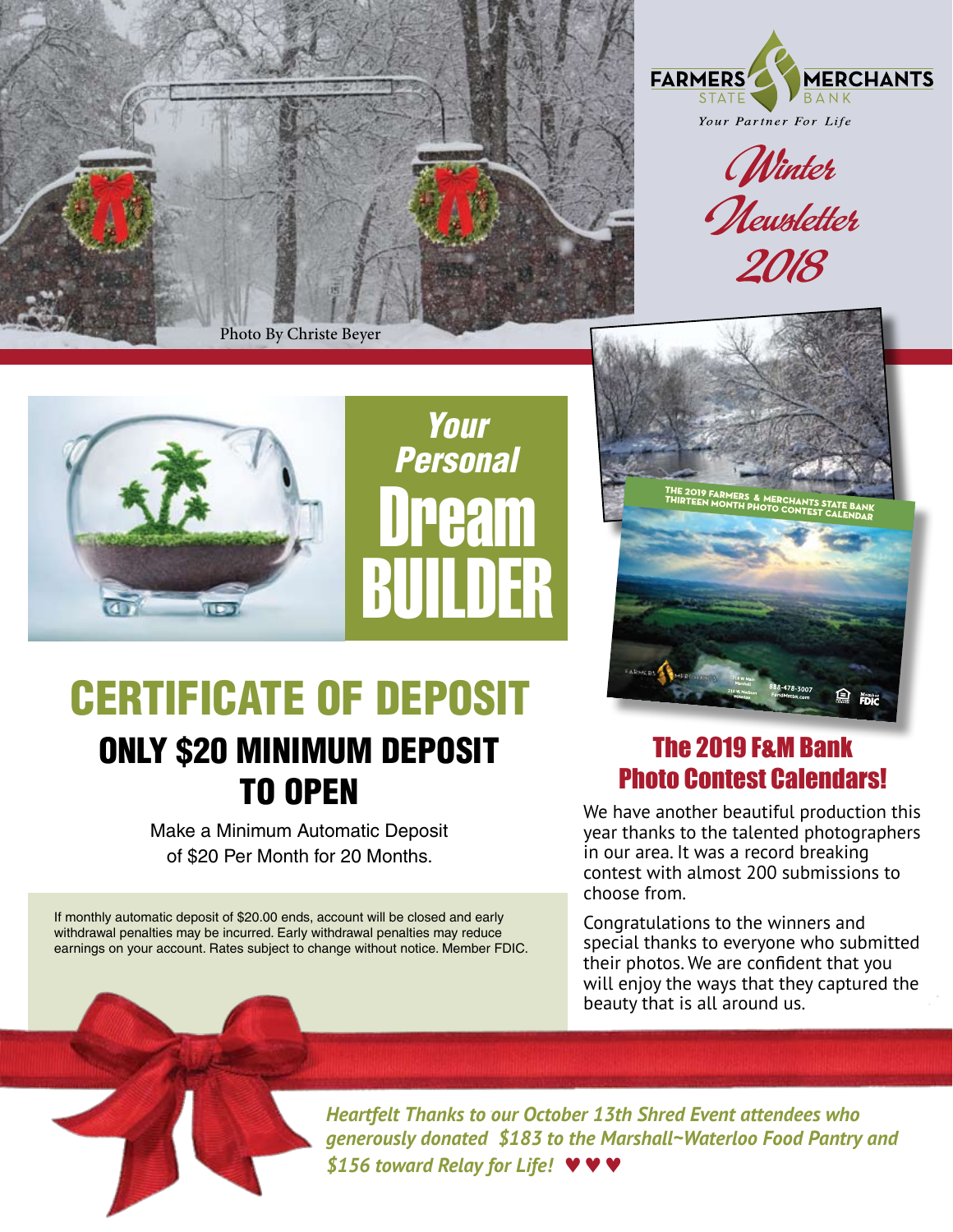## **CREDIT QUESTIONS?**

How do I get credit? Can I get a car loan? Do I need credit? Do I already have credit? Is it good credit? **Bad credit?** 



## **Establish your credit or rebuild your credit** with F & M Partner for Life Credit Builder for as low as \$21.83 per month for 24 months!\*\*

#### How does it work?

- 1. You take out a loan for as little as \$500
- 2. We deposit loan proceeds into a Certificate of Deposit (CD) in your name
- 3. The term of the loan must match the term of the CD
- 4. The APR\* on the loan is current published CD interest rate, based on term, plus 4%.\*\*
- 5. The CD will be safekept at the bank as your loan collateral
- 6. Upon full payment of your loan, your CD is released to you plus interest earned.

#### **Benefits**

- 1. As your financial partner, your lender will work with you to establish your credit.
- 2. Your credit will be reviewed to determine if this is the right product for you.
- 3. No funds are needed to start the process!
- 4. No minimum credit score required.



"Annual Percentage Rate. This product is designed to assist customers with limited credit history to improve their credit bureau scores and for those who have experienced financial hardships (i.e. medical bills, accidents, divorce). The size of the loan is limited to a maximum of \$3.000 and a minimum of \$500. The loan proceeds must be deposited into a Farmers & Merchants State Bank certificate of deposit - no proceeds go to the borrower. Upon repayment of the loan, the CD may be renewed, another loan may be extended or the funds released to the borrower. If you pay-off this loan prior to maturity, and wish<br>to obtain the balance in your CD, a 2% penalty may be charged to the o social the parameter in your CD, a zie perially my be charged to the pulliple of the simple interest rate in enterpret in the sumplet. Which the sumplet that and \$500 ban for 24 months has an annual percentage rate of 4. account with a direct deposit. Automatic loan payment required. Other terms and rates available

# **USE THE EQUITY IN YOUR HOME TO FINANCE YOUR DREAMS.**

No Annual Fee • 15 Year Draw Period

# $-25\%$  APR for 11 months  $5.25\%$

\*APR is annual perceptage rate. Offer is limited to owner occupied properties with total loan-to-value ratio of 85% or less and credit score of 725 or better Offer is subject to credit approval and current property evaluation, some restrictions may apply. Property insurance required. This is a variable interest rate. The rate in effect after the 11-month introductory period is adjusted the first business day of each month and based on the Wall Street Journal prime rate. After the initial 11-moth introducory period the minimum annual percentage rate is 5.25%. Maximum annual percentage is 18%. CLOSING COSTS ONLY APPLICABLE IF AN APPRAISAL OF TITLE POLICY IS REQUIRED. \$400 appraisal fee and/or \$125-\$325 title fee may be applicable if appraisal is needed and/or line of credit amount is \$50,000 or greater. Over credit limit fee is \$10 per transactions. Telephone transaction fee is \$3. Stop payment fee is \$26. Rate in effect October 12, 2018 and subject to change. NMLS ID# 411936. Limited time offer. Other rates and terms available. Consult your tax advisor on interest deductibility. This offer is valid for one 11-month term. Ask for details.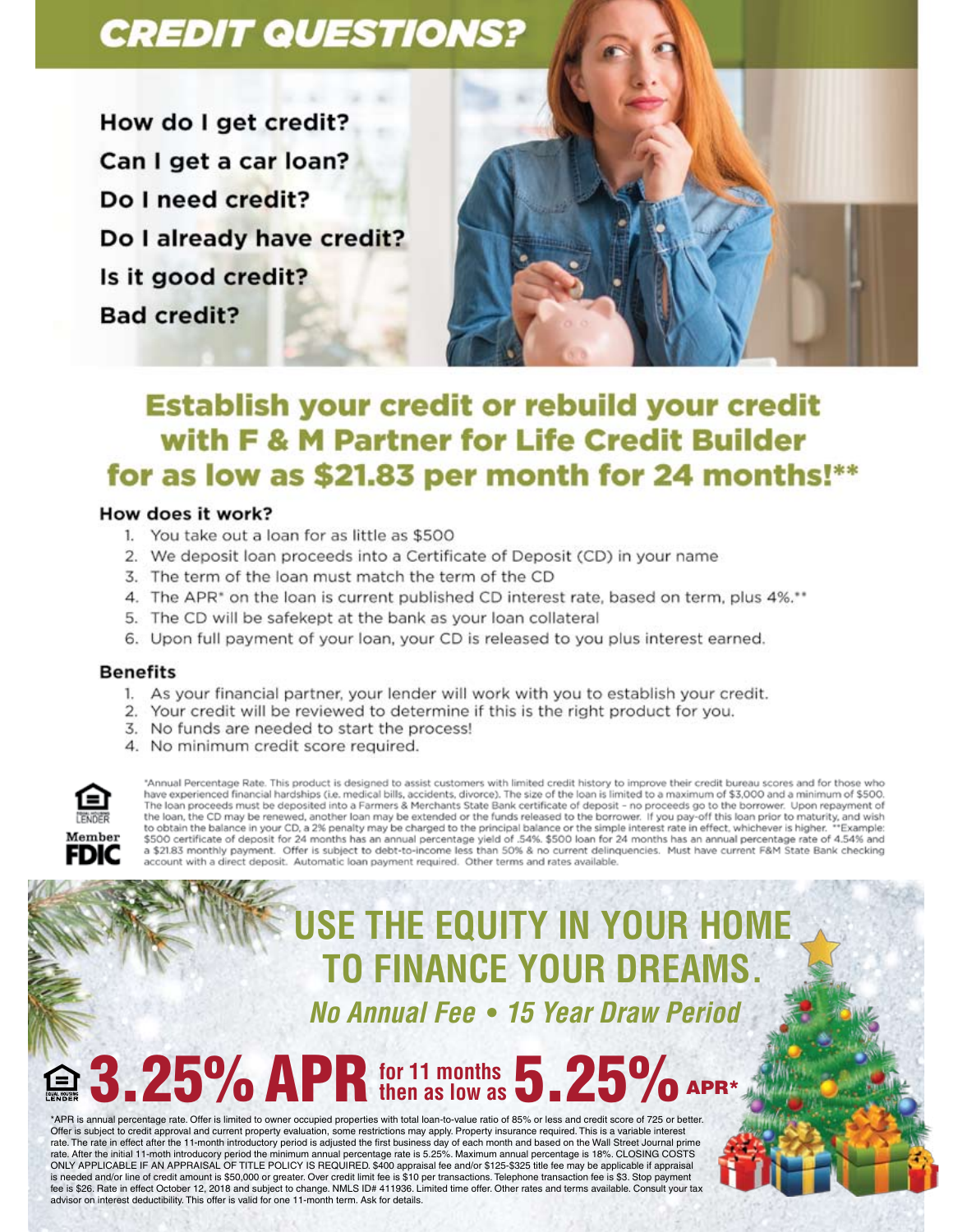# yecoming Ever

#### November 14, 2018

**Understanding Medicare – Parts A, B, C & D Securing Social Security**

*Presented by Physicians Mutual Insurance Company Hosted by Farmers & Merchants Financial Services*

• 9:30 am OR 6:30 pm

• 10:30 am OR 5:30 pm

Waterloo Community Room 210 W. Madison St To RSVP: please call **920-478-2181**

*Refreshments will be served. Family & Friends are welcome! Attendance is limited.*

#### November 23, 2018

2019 Calendars Available at both banks

#### November 23 – December 5, 2018

Holiday Décor Garage Sale in Marshall to benefit the Food Pantry

#### December 7, 2018

Holiday Open House at both banks

#### December 8, 2018

Waterloo Holiday Parade 4:30 pm

#### December 10, 2018

Santa at the Marshall Fire Station and Love Lights Tree

**Photo By Pete Ponti**

Malinda Weisensel, CERTIFIED FINANCIAL PLANNER™ presents new Traveling "River Rivalry" trophy to Waterloo's Aaron Brey public relations student council member. Waterloo won the photo contest at this year's tailgate.

2018.04.18



# Tailgate Memories Thanks for Coming!



Waterloo students on display wearing the F&M Bank ponchos – the tailgate gift for attendees.